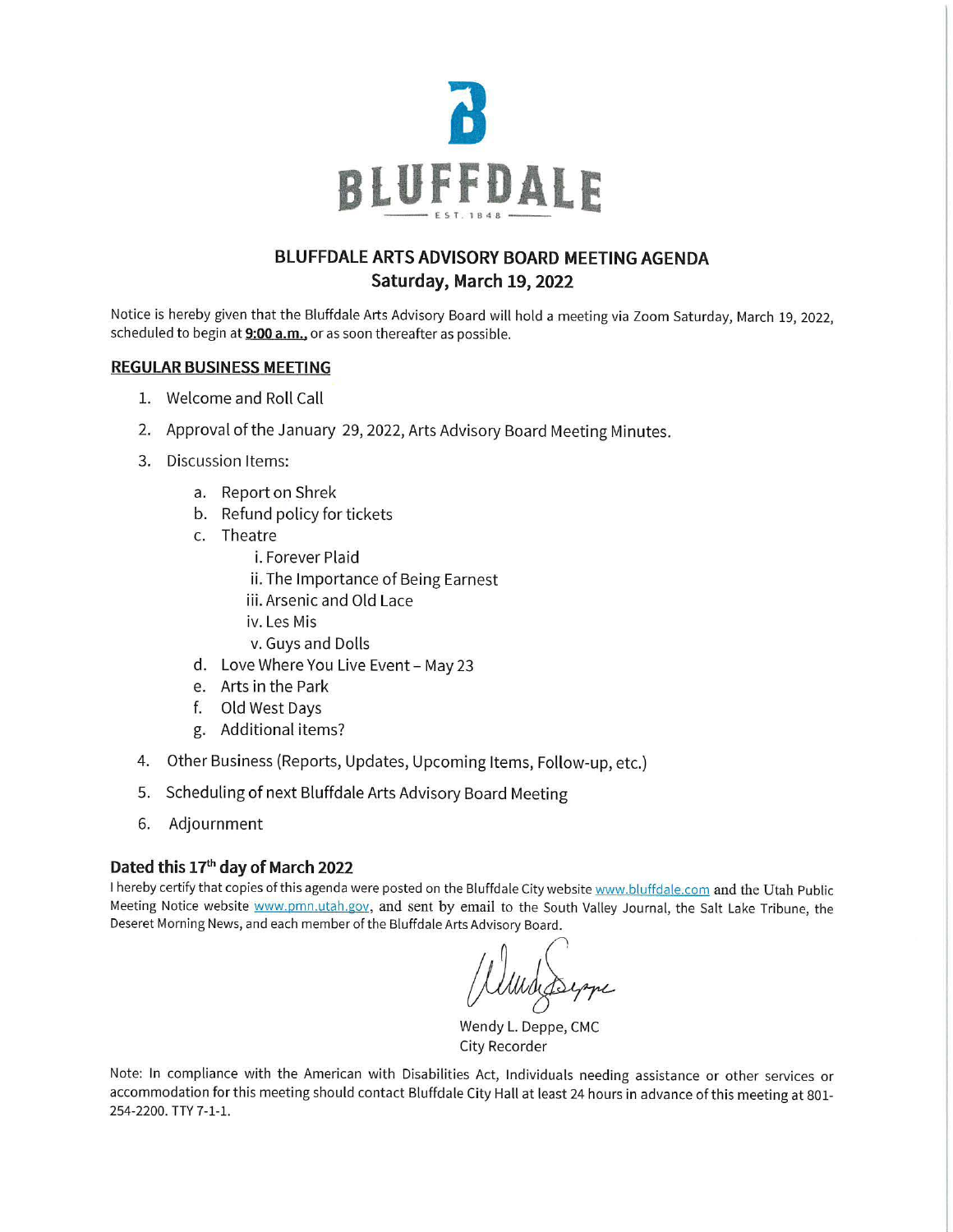BAAB Board and Committee Meeting March 19, 2022 Minuets taken by Marianne Dunn

Present: Laura Garner Ruth Gledhill Amanda Luker Marianne Dunn Julie Fox Keisha Peterson Joanne Frost Melanie Gonzales Kerry Severn

Minutes of January 29, 2022 meeting approved by: Voted on and approved minutes Ruth, Joanne, Amanda, Kerry, Laura

Shrek Report:

Julie: Awesome, fun great turnout from community, everyone worked together very well, cast and technical crew very talented.

Laura: Any changes to better? Julie: getting the sets a little bit earlier would help backstage crew and actors.

Kerry: great to see large audience

Laura: cleanup and strike- all pitched in, it was great. Still working on costumes to get back to Sandy. Think we left table and speaker over at school which Laura will pick up.

Amanda: tickets- need to get new smart tablets. Current ones do not work correctly. Need at least 2 tablets and probably 3 smaller electronic devices for scanning tickets. Amanda thinks Android system would work just as well as Apple. City has implemented a new cash box system and our system doesn't work well, Amanda is looking into "Square" to help.

Motion to approve new devices: all board members approved.

Kerry: suggest doing Venmo. Amanda says she'll check with city about getting a city venmo account.

Julie: says she thinks Venmo does charge a fee.

Amanda will look into all options for payment options.

Laura commends Julie for doing such a great job. All second it!

Refund policy for tickets: What's the problem?

Amanda said somebody wrote in and asked for a refund. We did it but we need to have a refund policy written.

Keisha says standard policy to not refund money for not making it because of weather Amanda says we need to create a policy.

Julie says standard to put no refund policy, not able to use tickets, give receipt for a donation Marianne suggests: "Transferrable but no refund". All agreed.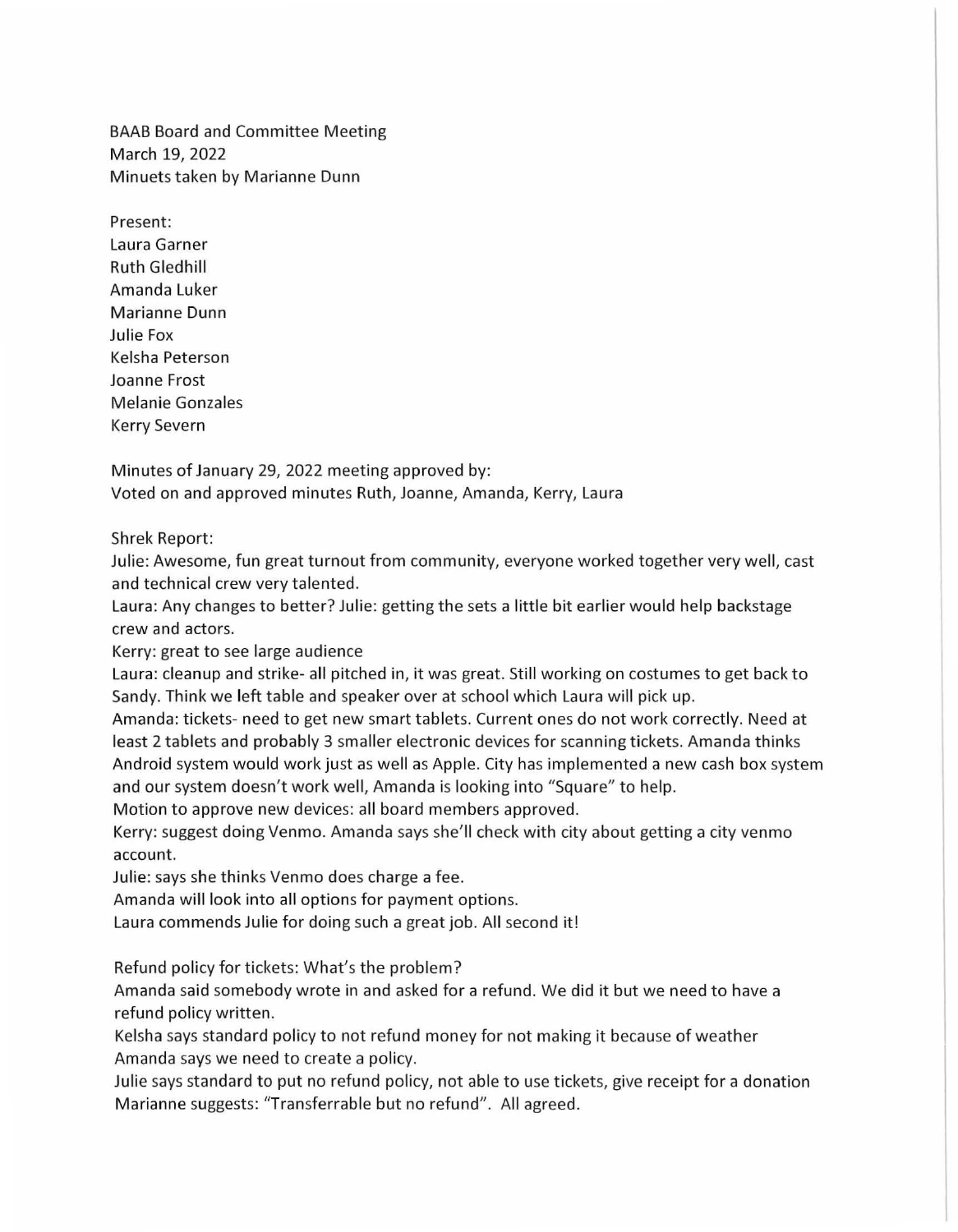## Theater:

Kerry- all is going well with Forever Plaid. Boys sound awesome.

Plaidettes? Would like intro act to warm things up.

Need more advertising. Need it by Monday.

Laura has advertising covered.

Amanda will get it up on web and social media. Video from Plaid would be great.

Joanne: Kerry do you need props. Laura says we have all props

Kerry: some props need to be updated a bit.

Joanne: says Tim Frost can help Kerry with props

Mark Reid of city: pops into meeting and thanks everyone for all done

Keisha: Need to hire any tech? Need to jump on fast

Laura: no need to strike down in between because its April

Julie: says she can help

Kerry: says need spot operator

Laura will check with past help for tech help.

Julie: paid supervisor, 3 tech people,

Kelsha suggest we need to pay for all tech

Laura says we don't have the money to pay for all help. It becomes a slippery slope.

Keisha feels we should pay a small stipend to help. Laura asks where do we stop? Melanie suggests gift cards.

Laura says we have voted \$500 small show, \$1000 large show

Amanda points out we are giving free tickets.

Keisha feels we need to standardize how we pay our techs. The techs went to another city event and got paid \$50 and lunch. Keisha feels we will have a problem in another 2 years. We need to do something.

Amanda asks do we need to evaluate price of tickets.

Laura and Marianne: disapproves of raising ticket prices

Laura says being on the Board is a volunteer job and committee job. It is not a hired position. Keisha feels how it works is not clear. She thinks it would be easier to get tech help.

Laura is afraid of breaking our budget. She feels we need to talk about what it means to be on a committee or board of BAAB. We ask for volunteer time.

Keisha is not trying to disparage what has been done, we need to make it even across the board.

Ruth: as a new board member, she'd be interested in being taught how to help in other ways. To take time to teach others how to do tech and other help.

Kelsha agrees but make it more standardize.

Joanne suggests advertising more of needing help.

Laura says she will do some investigating from how other arts board handle this, look at the numbers and present for next meeting.

Julie: Farver Plaid- need to get contract and other to Summit. Need to check rehearsal dates and set coordination. Dinner theater?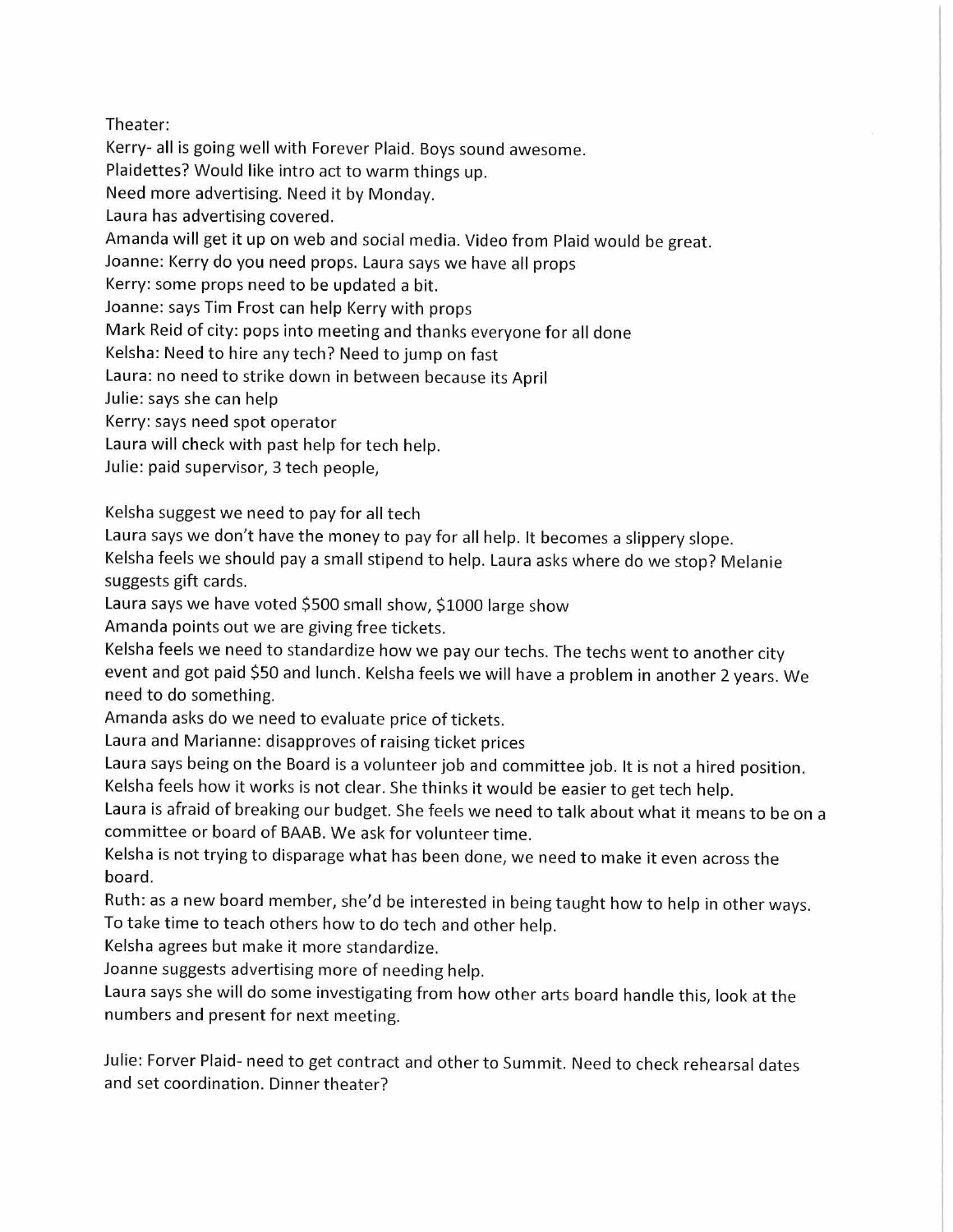Laura: Kerry – for donors and who helps to BAAB. Kerry has list. His company is paying for this. The dinner is for Kerry's business.

Julie offered help

Julie/Laura/Ruth can help with table centerpieces

Amanda: how many tickets can we sell? 75 presale, 75 door?

Texas Roadhouse will cater. Julie needs to know what will be needed at the school facility.

Concessions: Friday, Saturday, March 19, 2022

Amanda will create a google signup sheet for volunteers for tickets and concessions

Need 3 per night

Ruth will pick up concessions

Amanda- getting bios in early for Shrek helped so much. Will be doing program for Plaid. Could do pictures in it too.

Lawn signs- need help doing it.

Melanie has list where put Shrek put them. She will create areas for everyone to put it Props? Laura says covered. The boys of Plaid can take care of it

Kelsha: Importance of Being Earnest.

Dates:

Auditions:

Laura will send out info to everyone.

Guys & Dolls: Dates? Either October or November

Can have full run throughs with set in basement. Laura will contact district to see if we can get in earlier.

We need volunteers to help with building sets to help with Chuck.

Kelsha: If we can't afford it, I prefer to cancel it. Referring to Guys and Dolls.

Laura: Let's see what money we have money from Shrek, grant, budget.

Eric prefers October

Ruth: Art project for city's "Love Where You Live" and BAAB sponsored booth at Old West Days, submitted to City through Amanda, they liked it.

Amanda: Need \$\$ amount for project.

Ruth: She has been collecting cardboard, need to buy paint in bulk for better deal, everyone save Amazon boxes need squares 6x5 or bigger

Save milk jugs, milk jugs lids, plastic containers for paint, need water & soda bottles with caps, not cans. Need plastic and cardboard. Would like \$300 for both events.

"Love Where you Live" city event from each city department. Date: May 23<sup>rd</sup>.6:30-8:30

BAAB booth Ruth is doing. Advertise BAAB activities.

Ruth: tables will depend on how many we want to participate

Laura will do a backdrop with set pieces and banner ad of plays for city event

Les Miz in summer. Laura not doing much because of Chuck's health.

Old West Days- August 20. Ruth: Who Doesn't Like Ice Cream art project.